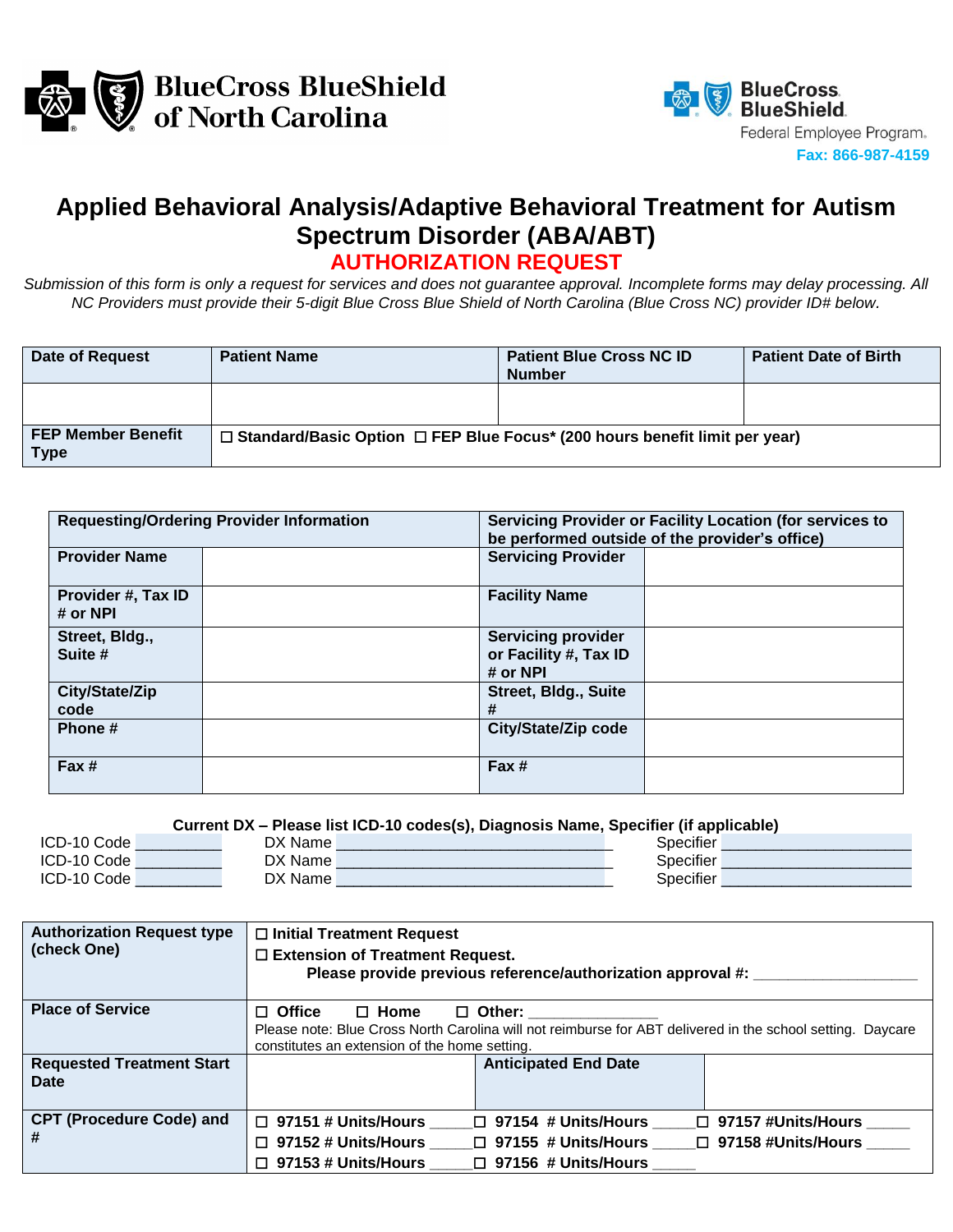| <b>Patient Name</b> | <b>Blue Cross NC Patient ID number</b> | <b>Patient Date of Birth</b> |
|---------------------|----------------------------------------|------------------------------|
|                     |                                        |                              |
|                     |                                        |                              |

| <b>Initial Assessment -</b><br>to be completed for<br><b>Initial Treatment</b><br><b>Requests Only</b><br>(please check all that<br>apply) | $\Box$ All assessments pertaining to diagnosis, functional behavior, and skills have been completed<br>by a qualified treating health care professional whose scope of practice includes treatment of<br>autism spectrum disorder.<br>For each domain, please provide the name of the assessment tool used for evaluation, the tool's average<br>score and Standard Deviation limits, and the patient's score. |                                                                                              |                                                          |                        |  |  |
|--------------------------------------------------------------------------------------------------------------------------------------------|----------------------------------------------------------------------------------------------------------------------------------------------------------------------------------------------------------------------------------------------------------------------------------------------------------------------------------------------------------------------------------------------------------------|----------------------------------------------------------------------------------------------|----------------------------------------------------------|------------------------|--|--|
|                                                                                                                                            | <b>Domain</b>                                                                                                                                                                                                                                                                                                                                                                                                  | Name of assessment                                                                           | <b>Assessment tool</b>                                   | <b>Patient's score</b> |  |  |
|                                                                                                                                            |                                                                                                                                                                                                                                                                                                                                                                                                                | tool used for<br>evaluation                                                                  | average score and<br>standard deviation<br><b>limits</b> |                        |  |  |
|                                                                                                                                            | <b>Diagnosis for autism</b>                                                                                                                                                                                                                                                                                                                                                                                    |                                                                                              |                                                          |                        |  |  |
|                                                                                                                                            | spectrum disorder                                                                                                                                                                                                                                                                                                                                                                                              |                                                                                              |                                                          |                        |  |  |
|                                                                                                                                            | Severity of autism                                                                                                                                                                                                                                                                                                                                                                                             |                                                                                              |                                                          |                        |  |  |
|                                                                                                                                            | symptoms<br><b>Functional behavioral</b>                                                                                                                                                                                                                                                                                                                                                                       |                                                                                              |                                                          |                        |  |  |
|                                                                                                                                            | assessment                                                                                                                                                                                                                                                                                                                                                                                                     |                                                                                              |                                                          |                        |  |  |
|                                                                                                                                            | Describe symptoms related to autism spectrum disorder that pose harm to the member and/or                                                                                                                                                                                                                                                                                                                      |                                                                                              |                                                          |                        |  |  |
|                                                                                                                                            | Does the treating health care professional expect that the individual's behavior and skills will<br>improve to a clinically meaningful extent, in at least two settings (i.e. home, community, school,<br>etc.) with ABT provided by, or supervised by, a licensed ABT provider? □ Yes □ No<br>List the settings where improvement is expected as a result of ABT provided by, or supervised by,               |                                                                                              |                                                          |                        |  |  |
|                                                                                                                                            |                                                                                                                                                                                                                                                                                                                                                                                                                | Do the recipient's caregivers commit to participate in the goals of the treatment plan?      |                                                          |                        |  |  |
|                                                                                                                                            |                                                                                                                                                                                                                                                                                                                                                                                                                | Is the recipient medically stable and does not require 24-hour medical/nursing monitoring or |                                                          |                        |  |  |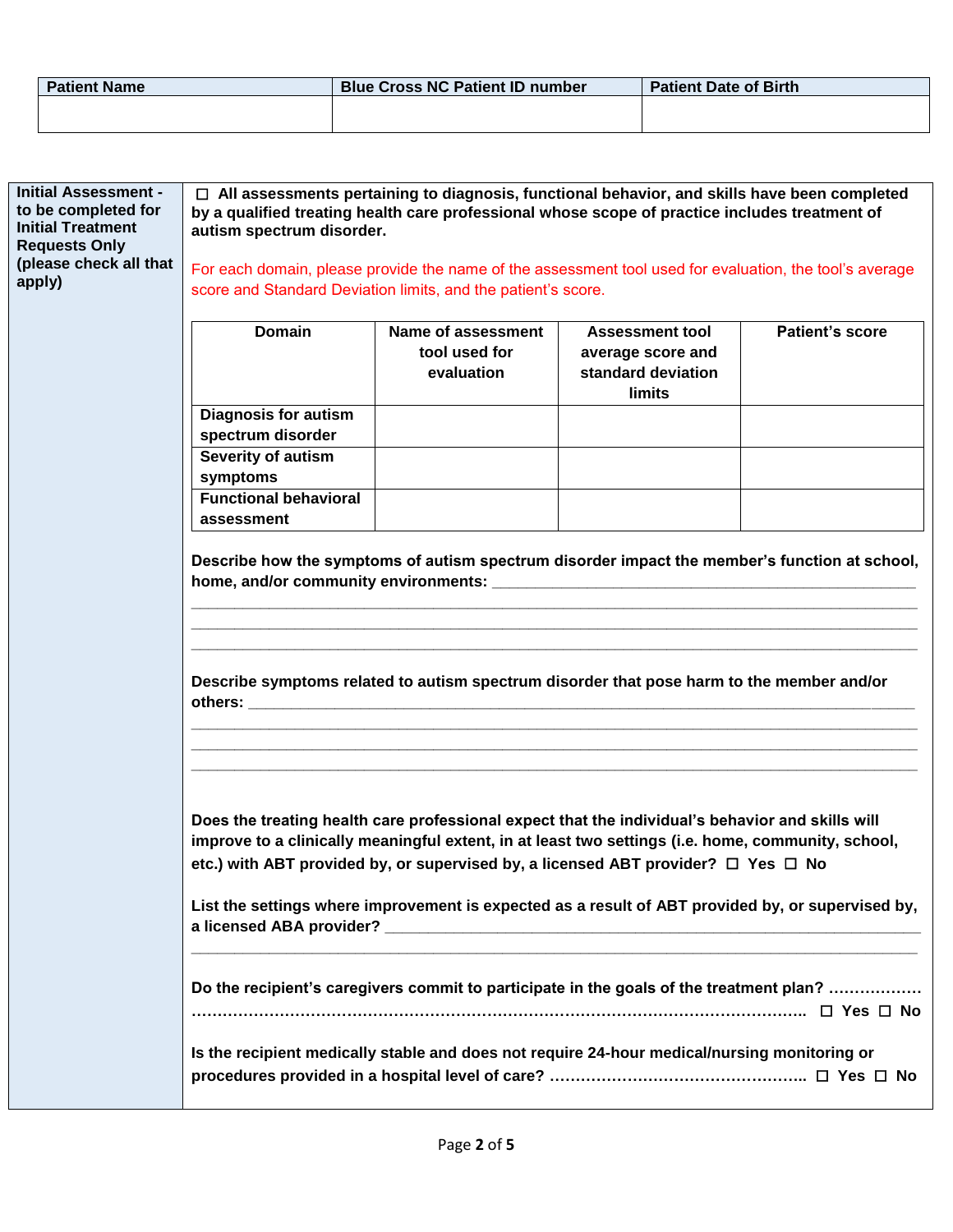| <b>Patient Name</b> | <b>Blue Cross NC Patient ID number</b> | <b>Patient Date of Birth</b> |
|---------------------|----------------------------------------|------------------------------|
|                     |                                        |                              |
|                     |                                        |                              |

|                                                | Does the treatment plan have elements of behaviorally specific, quantifiable goals, that relate to                                                                                                                                                                                                                                 |               |               |         |                  |          |        |                 |
|------------------------------------------------|------------------------------------------------------------------------------------------------------------------------------------------------------------------------------------------------------------------------------------------------------------------------------------------------------------------------------------|---------------|---------------|---------|------------------|----------|--------|-----------------|
|                                                | developmental deficits or behaviors that are important for successful participation in everyday                                                                                                                                                                                                                                    |               |               |         |                  |          |        |                 |
|                                                | activities, such as home, school or the community or pose significant risk of harm to the recipient                                                                                                                                                                                                                                |               |               |         |                  |          |        |                 |
|                                                |                                                                                                                                                                                                                                                                                                                                    |               |               |         |                  |          |        |                 |
|                                                |                                                                                                                                                                                                                                                                                                                                    |               |               |         |                  |          |        |                 |
|                                                |                                                                                                                                                                                                                                                                                                                                    |               |               |         |                  |          |        |                 |
|                                                | Please provide information on number of ABT service hours per day and location of services.                                                                                                                                                                                                                                        |               |               |         |                  |          |        |                 |
|                                                | Location                                                                                                                                                                                                                                                                                                                           | <b>Sunday</b> | <b>Monday</b> | Tuesday | <b>Wednesday</b> | Thursday | Friday | <b>Saturday</b> |
|                                                | $H =$ Home                                                                                                                                                                                                                                                                                                                         |               |               |         |                  |          |        |                 |
|                                                | $O =$ Office                                                                                                                                                                                                                                                                                                                       |               |               |         |                  |          |        |                 |
|                                                | C=Community                                                                                                                                                                                                                                                                                                                        |               |               |         |                  |          |        |                 |
|                                                | How many                                                                                                                                                                                                                                                                                                                           |               |               |         |                  |          |        |                 |
|                                                | hours?                                                                                                                                                                                                                                                                                                                             |               |               |         |                  |          |        |                 |
|                                                |                                                                                                                                                                                                                                                                                                                                    |               |               |         |                  |          |        |                 |
|                                                |                                                                                                                                                                                                                                                                                                                                    |               |               |         |                  |          |        |                 |
| <b>Treatment Plan (to</b><br>be completed with | List/Describe the following:                                                                                                                                                                                                                                                                                                       |               |               |         |                  |          |        |                 |
| initial and extension                          | Behaviorally specific, quantifiable goals, that relate to developmental deficits or behaviors that are                                                                                                                                                                                                                             |               |               |         |                  |          |        |                 |
| requests):                                     |                                                                                                                                                                                                                                                                                                                                    |               |               |         |                  |          |        |                 |
|                                                | important for successful participation in everyday activities, such as home, school or the<br>community or pose a significant risk of harm to the recipient or others: __________________________                                                                                                                                  |               |               |         |                  |          |        |                 |
|                                                |                                                                                                                                                                                                                                                                                                                                    |               |               |         |                  |          |        |                 |
|                                                |                                                                                                                                                                                                                                                                                                                                    |               |               |         |                  |          |        |                 |
|                                                |                                                                                                                                                                                                                                                                                                                                    |               |               |         |                  |          |        |                 |
|                                                |                                                                                                                                                                                                                                                                                                                                    |               |               |         |                  |          |        |                 |
|                                                | Objective, observable and quantifiable metrics are utilized to measure change toward the specific<br>goal behaviors: experience of the state of the state of the state of the state of the state of the state of the state of the state of the state of the state of the state of the state of the state of the state of the state |               |               |         |                  |          |        |                 |
|                                                |                                                                                                                                                                                                                                                                                                                                    |               |               |         |                  |          |        |                 |
|                                                |                                                                                                                                                                                                                                                                                                                                    |               |               |         |                  |          |        |                 |
|                                                |                                                                                                                                                                                                                                                                                                                                    |               |               |         |                  |          |        |                 |
|                                                |                                                                                                                                                                                                                                                                                                                                    |               |               |         |                  |          |        |                 |
|                                                | Documentation that adjunctive treatments (e.g., psychotherapy, group social skills training,                                                                                                                                                                                                                                       |               |               |         |                  |          |        |                 |
|                                                | medication services, educational services) have been considered for inclusion in the treatment                                                                                                                                                                                                                                     |               |               |         |                  |          |        |                 |
|                                                |                                                                                                                                                                                                                                                                                                                                    |               |               |         |                  |          |        |                 |
|                                                |                                                                                                                                                                                                                                                                                                                                    |               |               |         |                  |          |        |                 |
|                                                |                                                                                                                                                                                                                                                                                                                                    |               |               |         |                  |          |        |                 |
|                                                |                                                                                                                                                                                                                                                                                                                                    |               |               |         |                  |          |        |                 |
|                                                |                                                                                                                                                                                                                                                                                                                                    |               |               |         |                  |          |        |                 |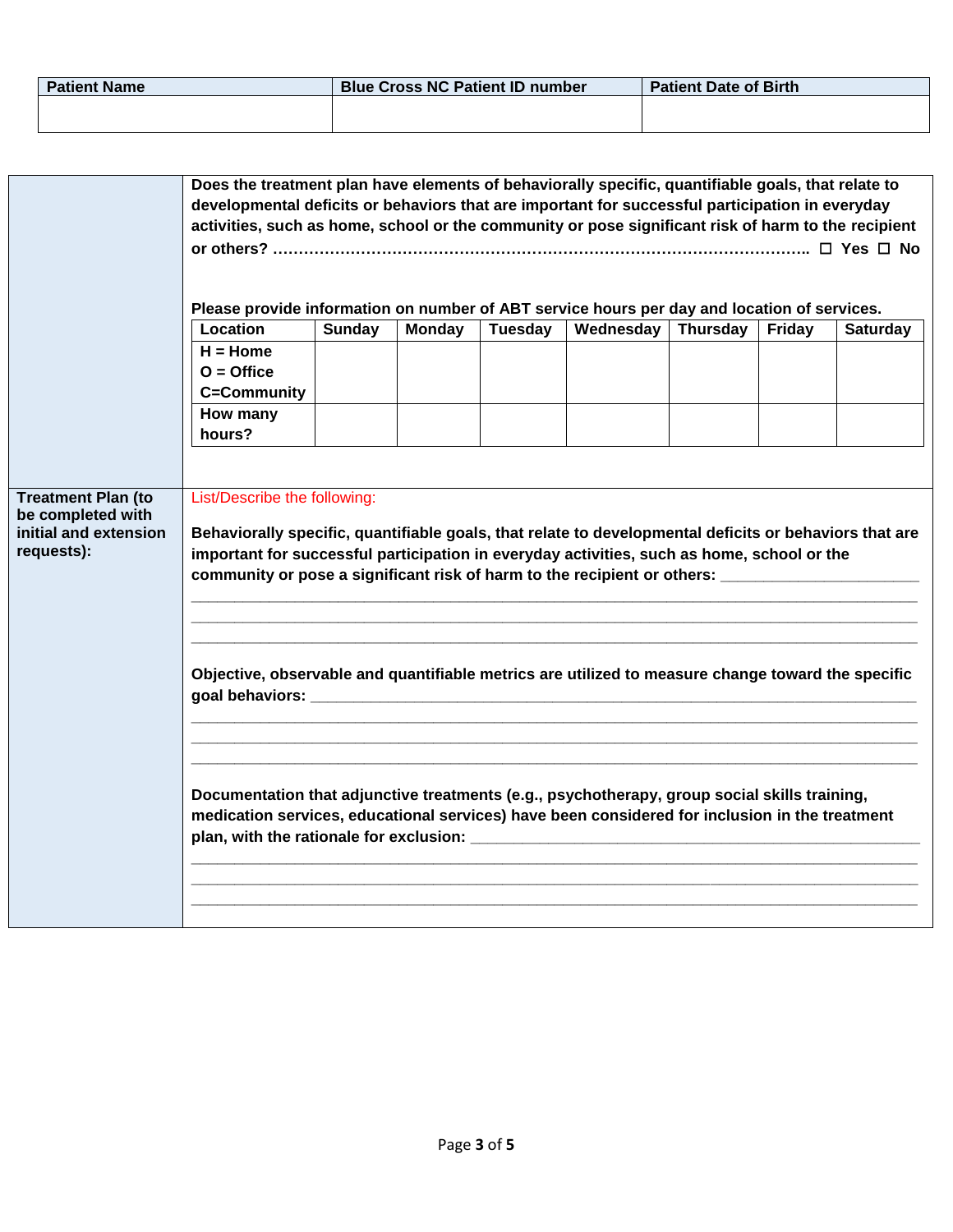| <b>Patient Name</b> | <b>Blue Cross NC Patient ID number</b> | <b>Patient Date of Birth</b> |
|---------------------|----------------------------------------|------------------------------|
|                     |                                        |                              |
|                     |                                        |                              |

| <b>Continued Care - for</b><br><b>EXTENSION of</b><br><b>Services ONLY:</b> | <b>Skill deficit</b><br>and/or<br>problematic<br>behavior | objective, observable and quantifiable metrics:<br>Name of<br>assessment<br>tool used for<br>evaluation | Please describe improvements from baseline in skill deficits and problematic behaviors using<br><b>Assessment</b><br>tool average<br>score and<br>standard<br>deviation limits         | <b>Patient's</b><br>baseline score | Patient's<br>follow-up score<br>after ABT.                                                                                                                                                                                                                                                       |
|-----------------------------------------------------------------------------|-----------------------------------------------------------|---------------------------------------------------------------------------------------------------------|----------------------------------------------------------------------------------------------------------------------------------------------------------------------------------------|------------------------------------|--------------------------------------------------------------------------------------------------------------------------------------------------------------------------------------------------------------------------------------------------------------------------------------------------|
|                                                                             |                                                           |                                                                                                         |                                                                                                                                                                                        |                                    | Describe how the symptoms of autism spectrum disorder impact the member's function at school,                                                                                                                                                                                                    |
|                                                                             |                                                           |                                                                                                         | Describe symptoms related to autism spectrum disorder that pose harm to the member and/or<br>treatment plan and demonstrate the ability to apply those skills in naturalized settings? |                                    | Do the recipient's caregivers demonstrate continued commitment to participation in the recipient's                                                                                                                                                                                               |
|                                                                             |                                                           |                                                                                                         |                                                                                                                                                                                        |                                    | Can the gains that have made toward development norms and behavioral goals be maintained if<br>Does the recipient maintain the required cognitive capacity to benefit from the care provided and<br>What is the frequency of evaluation and documentation of gains made toward behavioral goals? |